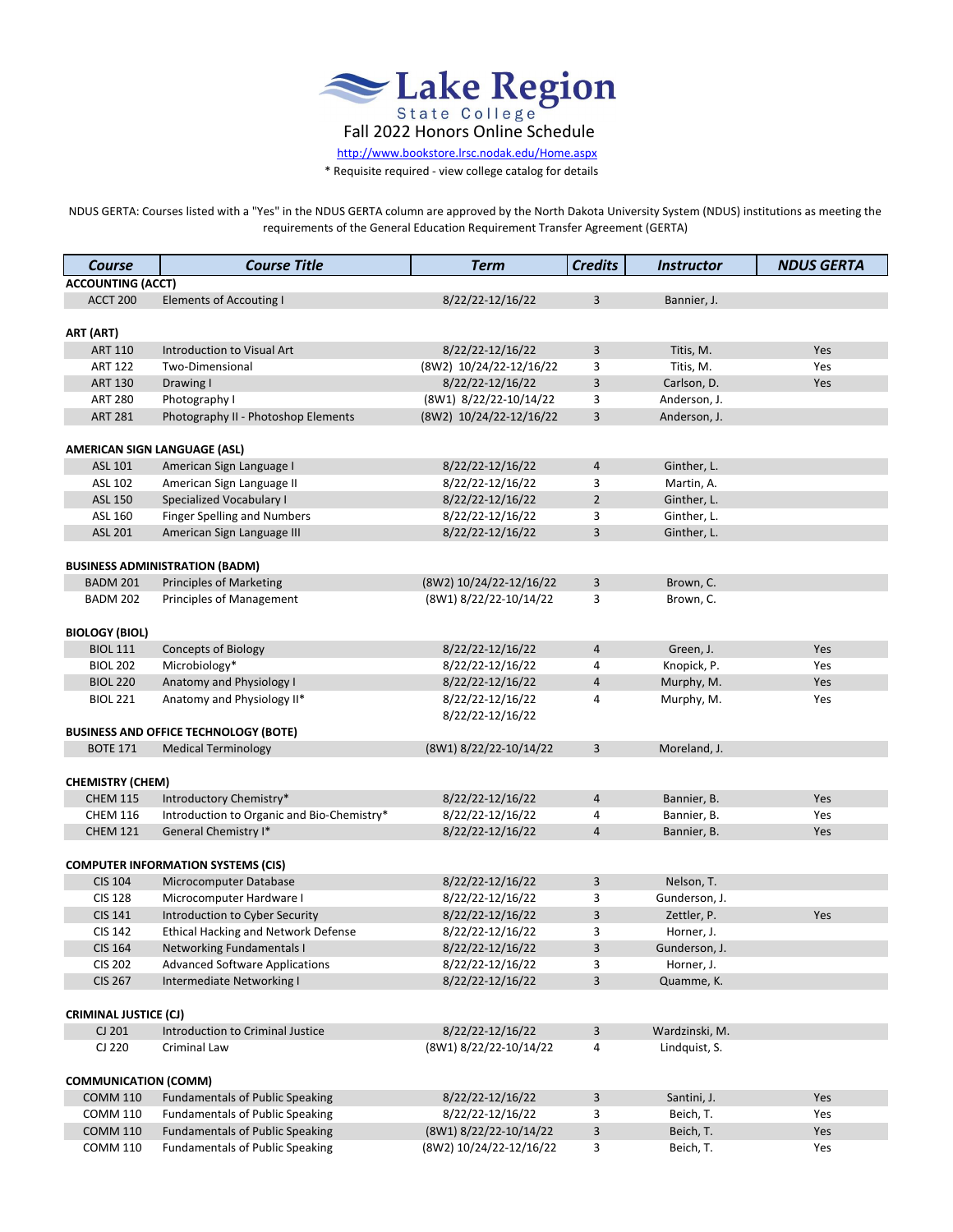| <b>COMPUTER SCIENCE (CSCI)</b>  |                                         |                         |                |                        |     |
|---------------------------------|-----------------------------------------|-------------------------|----------------|------------------------|-----|
| <b>CSCI 101</b>                 | <b>Introduction to Computers</b>        | 8/22/22-12/16/22        | 3              | McNaughton, T.         | Yes |
| <b>CSCI 122</b>                 | <b>Beginning Basic/Visual Basic</b>     | 8/22/22-12/16/22        | 3              | Hanson, K.             |     |
|                                 |                                         |                         |                |                        |     |
|                                 |                                         |                         |                |                        |     |
| <b>EARLY CHILDHOOD (EC)</b>     |                                         |                         |                |                        |     |
| EC 210                          | Intro to Early Childhood Education      | 8/22/22-12/16/22        | 4              | Johnson, M.            |     |
| <b>EC 220</b>                   | <b>Infants and Toddlers</b>             | 8/22/22-12/16/22        | 4              | Johnson, M.            |     |
|                                 |                                         |                         |                |                        |     |
| <b>ECONOMICS (ECON)</b>         |                                         |                         |                |                        |     |
| <b>ECON 201</b>                 | Principles of Microeconomics            | 8/22/22-12/16/22        | 3              | Bergan, N.             | Yes |
| <b>ECON 202</b>                 | <b>Principles Of Macroeconomics</b>     | 8/22/22-12/16/22        | 3              | Bergan, N.             | Yes |
|                                 |                                         |                         |                |                        |     |
|                                 |                                         |                         |                |                        |     |
| <b>ELECTRONICS (ECON)</b>       |                                         |                         |                |                        |     |
| <b>ELEC 100</b>                 | DC Analysis/Lab                         | 8/22/22-12/16/22        | $\overline{4}$ | Yearwood, D.           |     |
|                                 |                                         |                         |                |                        |     |
| <b>ENGLISH (ENGL)</b>           |                                         |                         |                |                        |     |
| <b>ENGL 110</b>                 | <b>College Composition I</b>            | 8/22/22-12/16/22        | 3              | Santini-Levenhagen, J. | Yes |
| <b>ENGL 110</b>                 | <b>College Composition I</b>            | (8W1) 8/22/22-10/14/22  | 3              | Spaeth, J.             | Yes |
|                                 |                                         |                         |                |                        |     |
| <b>ENGL 120</b>                 | College Composition II*                 | 8/22/22-12/16/22        | 3              | Santini-Levenhagen, J. | Yes |
| <b>ENGL 120</b>                 | College Composition II*                 | (8W2) 10/24/22-12/16/2  | 3              | Spaeth, J.             | Yes |
| <b>ENGL 125</b>                 | Introduction to Professional Writing    | 8/22/22-12/16/22        | 3              | Santini-Levenhagen, J. | Yes |
| <b>ENGL 238</b>                 | Children's Literature                   | 8/22/22-12/16/22        | 3              | Santini-Levenhagen, J. | Yes |
|                                 |                                         |                         |                |                        |     |
| <b>HISTORY (HIST)</b>           |                                         |                         |                |                        |     |
|                                 |                                         |                         |                |                        |     |
| <b>HIST 104</b>                 | United States Since 1877                | 8/22/22-12/16/22        | 3              | Stotts, J.             | Yes |
| <b>HIST 210</b>                 | <b>US Military History</b>              | (8W2) 10/24/22-12/16/22 | 3              | Rodenberger, T.        |     |
| <b>HIST 239</b>                 | The U.S. and the Vietnam War            | (8W1) 8/22/22-10/14/22  | 3              | Rodenberger, T.        | Yes |
|                                 |                                         |                         |                |                        |     |
|                                 | HEALTH, PHYS ED, RECREATION (HPER)      |                         |                |                        |     |
| <b>HPER 100</b>                 | <b>Concepts of Fitness and Wellness</b> | 8/22/22-12/16/22        | 3              | Riggin, T.             |     |
| <b>HPER 210</b>                 | <b>First Aid</b>                        | (8W2) 10/24/22-12/16/22 | $\overline{2}$ |                        |     |
|                                 |                                         |                         |                | Bina, T.               |     |
|                                 |                                         |                         |                |                        |     |
| <b>HUMANITIES (HUMS)</b>        |                                         |                         |                |                        |     |
| <b>HUMS 251</b>                 | <b>Humanities Survey I</b>              | (8W1) 8/22/22-10/14/22  | 3              | Johnson, S.            | Yes |
|                                 |                                         |                         |                |                        |     |
| <b>MATHEMATICS (MATH)</b>       |                                         |                         |                |                        |     |
| <b>MATH 098</b>                 | Intermediate Algebra                    | 8/22/22-12/16/22        | 4              | Allard, D.             |     |
|                                 |                                         |                         |                |                        |     |
| <b>MATH 103</b>                 | College Algebra*                        | 8/22/22-12/16/22        | 3              | Duchscher, A.          | Yes |
| <b>MATH 107</b>                 | Precalculus*                            | 8/22/22-12/16/22        | 4              | Weber, J.              | Yes |
| <b>MATH 210</b>                 | <b>Elementary Statistics*</b>           | 8/22/22-12/16/22        | 3              | Weber, J.              | Yes |
|                                 |                                         |                         |                |                        |     |
| <b>NUTRITION (NUTR)</b>         |                                         |                         |                |                        |     |
| <b>NUTR 240</b>                 | <b>Principles of Nutrition</b>          | 8/22/22-12/16/22        | 3              | Steinhaus, J.          |     |
|                                 |                                         |                         |                |                        |     |
|                                 |                                         |                         |                |                        |     |
|                                 | PRECISION AGRICULTURE (PAG)             |                         |                |                        |     |
| <b>PAG 115</b>                  | Introduction to Precision Agriculture   | (8W2) 10/24/22-12/16/22 | 3              | Turayev, O.            |     |
|                                 |                                         |                         |                |                        |     |
| PHILOSOPHY (PHIL)               |                                         |                         |                |                        |     |
| <b>PHIL 101</b>                 | Introduction to Philosophy              | (8W2) 10/24/22-12/16/22 | 3              | Johnson, S.            | Yes |
|                                 |                                         |                         |                |                        |     |
|                                 |                                         |                         |                |                        |     |
| <b>PLANT SCIENCE (PLSC)</b>     |                                         |                         |                |                        |     |
| <b>PLSC 225</b>                 | Principles of Crop Production           | 8/22/22-12/16/22        | 3              | Turayev, O.            |     |
|                                 |                                         |                         |                |                        |     |
| <b>POLITICAL SCIENCE (POLS)</b> |                                         |                         |                |                        |     |
| <b>POLS 116</b>                 | <b>State and Local Government</b>       | 8/22/22-12/16/22        | 3              | Buresh, M.             | Yes |
|                                 |                                         |                         |                |                        |     |
|                                 |                                         |                         |                |                        |     |
| <b>PSYCHOLOGY (PSYC)</b>        |                                         |                         |                |                        |     |
| <b>PSYC 111</b>                 | Introduction To Psychology              | 8/22/22-12/16/22        | 3              | Fixen, R.              | Yes |
| <b>PSYC 111</b>                 | <b>Introduction To Psychology</b>       | (8W1) 8/22/22-10/14/22  | 3              | Fixen, R.              | Yes |
| <b>PSYC 250</b>                 | Developmental Psychology*               | 8/22/22-12/16/22        | 3              | Fixen, R.              | Yes |
| <b>PSYC 250</b>                 | Developmental Psychology*               | (8W2) 10/24/22-12/16/22 | 3              | Fixen, R.              | Yes |
|                                 |                                         |                         |                |                        |     |
|                                 |                                         |                         |                |                        |     |
| <b>RELIGION (RELS)</b>          |                                         |                         |                |                        |     |
| <b>RELS 220</b>                 | Old Testament                           | 8/22/22-12/16/22        | $\mathsf{3}$   | Dick, B.               | Yes |
|                                 |                                         |                         |                |                        |     |
| SOCIOLOGY (SOC)                 |                                         |                         |                |                        |     |
| <b>SOC 110</b>                  | Introduction to Sociology               | 8/22/22-12/16/22        | 3              | Olson, D.              | Yes |
|                                 |                                         |                         |                |                        |     |